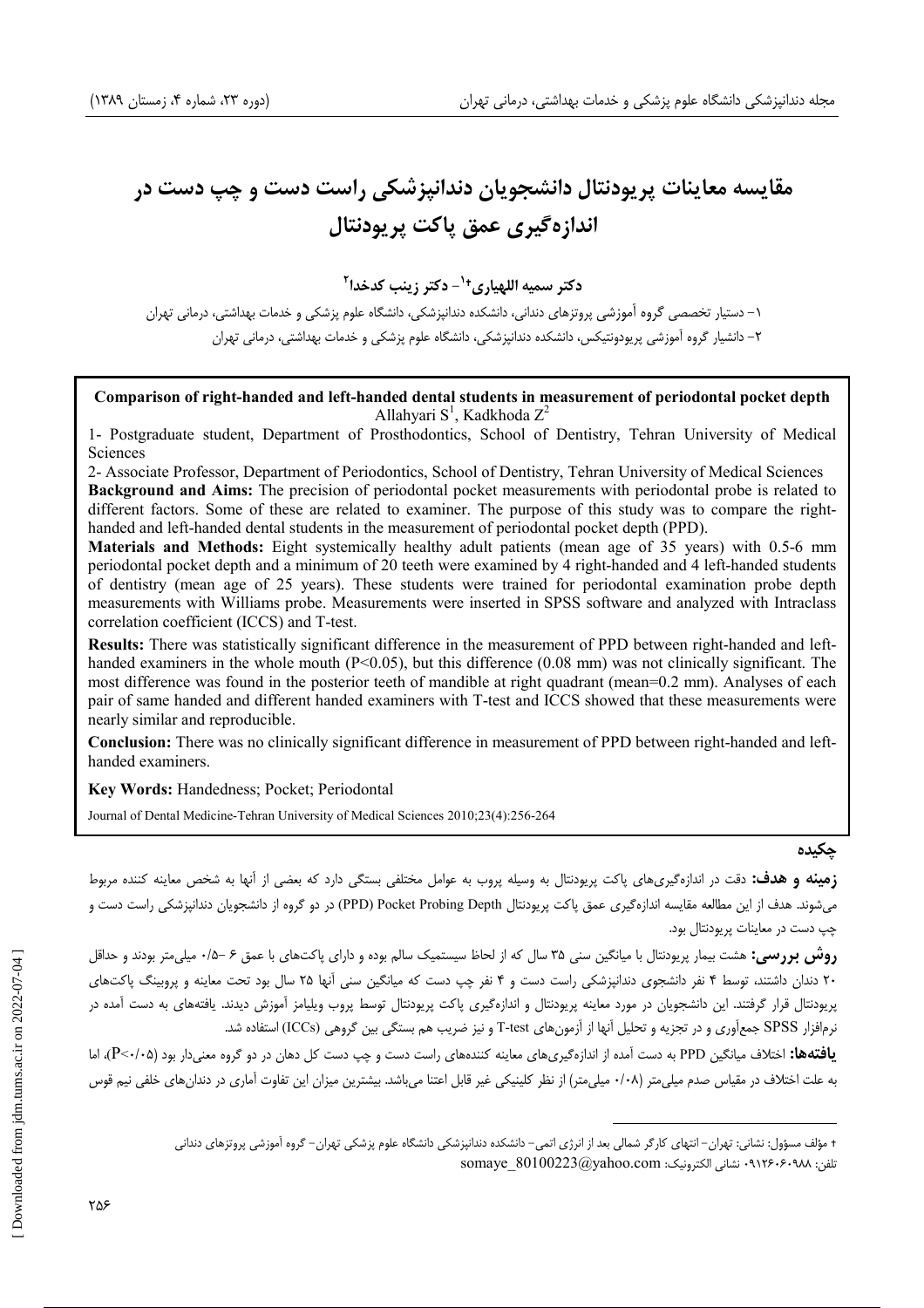راست فک پایین بود (۰/۲ میلی متر=میانگین). با استفاده از T-test و ضریب هم بستگی بین گروهی (ICCS) میان جفتهای Same and different handed مشاهده شد که روش اندازهگیری بین دو گروه نسبتاً مشابه بوده و از میزان تکرارپذیری یکسانی برخوردار بود. **نتیجه گیری:** طبق نتایج این مطالعه در اندازه گیری PPD افراد راست دست نسبت به افراد چپ دست اختلاف کلینیکی قابل ملاحظهایی دیده نشد.

> **کلید واژهها:** راست دست یا چپ دست بودن؛ پاکت؛ پریودنتال وصول: ٨٩/١٢/١٢ اصلاح نهايي: ٨٩/١٠/١٥ تأييد چاپ: ٨٩/١٠/٣٠

#### مقدمه

عمق پروبینگ یا Periodontal Pocket Depth) همواره یکی از شاخصهای مهم کلینیکی در ارزیابیهای پریودنتال است و در واقع أن چه باعث كمك به تشخيص كلينيكي بيماري، پيش أگهي، طرح درمان و کنترل روند بهبودی بیماری پریودنتال می شود، PPD است. وجود التهاب، وجود يا عدم وجود جرم، وجود رستوريشن با كانتور نامناسب در دندان و محور طولی دندان بر اندازهگیری PPD تأثیر گذاشته و اندازههای متفاوتی از عمق پاکت ارائه میدهد. همچنین بیماریها و شرایط سیستمیک مثل دیابت و حاملگی، ارتباط فاکتورهای محیطی مثل سیگار و استفاده از وسایل کمک بهداشتی مانند دهانشویهها باعث تغییرات عمق پاکت میشود که در مقالات و تحقیقات بررسی شدهاند (۳–۱). پروبهای دستی و پروبهای Controlled force و پروبهایی چون پروب فلوریدا و نیز اختلاف در شکل نوک پروب و قطر پروب باعث اختلاف در اندازهگیری PPD می شود (۴).

یکی از عواملی که باعث اختلاف در اندازهگیری عمق پاکت میگردد، عامل فرد معاینه کننده است که تا به حال مطالعات زیادی بر روی آن صورت نگرفته است و شامل مواردی چون مهارت و تجربه معاینه کننده، نیروی فشار حین پروبینگ و زاویه دادن به پروب مے باشد.

یکی دیگر از عوامل وابسته به معاینه کننده Handedness یا راست دست و چپ دست بودن معاینه کننده است. آنچه باعث تعیین Handedness افراد میشود نیمکره غالب مخ است. راست دست و یا چپ دست بودن، درک زبان و تکلم مربوط به رفتار عملی هستند که در اکثر افراد با نظارت نیمکره غالب انجام میگیرد. بیش از ۹۰٪ افراد بزرگسال در نتيجه غالب بودن نيمكره چپ مخ، راست دست هستند هرچند در علم نورولوژی هنوز توضیح مشخصی برای تفاوتهای این افراد وجود ندارد (۵). مطالعاتی در زمینه تفاوتهای این دو گروه در

اعمال دندانپزشکی انجام شده امادر زمینه پروبینگ مطالعات کمی صورت گرفته است.

تفاوت در اندازهگیری عمق پروبینگ بین معاینه کنندههای راست دست و چپ دست برای اولین بار در سال ۲۰۰۶ توسط Khan و همکاران صورت گرفت (۶). ایشان به این نتیجه رسیدند که هرچند معاینه کنندههای راست دست تمایل به ثبت بیشتر عمق پروبینگ (PPD) دارند، ولی این تفاوت نسبت به افراد چپ دست در مجموع معاینه پاکتهای همه دندانهای بیماران معنیدار نیست. Owens و همکاران در نتیجه مطالعه خود گزارش کرد که اندازههای PPD در نیم قوسهای راست فکی بیشتر از نیم قوسهای چپ فکی ثبت میشوند، هرچند این تفاوت معنیدار نبود (٧).

از انجاییکه چنین بررسی تاکنون در ایران صورت نگرفته است هدف از مطالعه حاضر بررسی اختلاف اندازهگیری عمق پروبینگ بین معاینه کنندههای راست دست و چپ دست در پاکتهای پرپودنتال بیماران در نواحی مختلف دهان در فک بالا و پایین بود.

# روش تحقيق

در این مطالعه که به صورت One blinded- case- control انجام شد، ۸ دانشجوی سال آخر دندانپزشکی دانشگاه علوم پزشکی تهران در دو گروه چهار نفره راست دست و چپ دست پاکتهای ٨ بيمار پريودنتال را پس از اخذ رضايتنامه كتبي در ۶ ناحيه اطراف هر دندان با پروب ویلیامز (Michigan O) به طور جداگانه اندازه گرفتند. پروبینگ هر بیمار توسط هر ۸ معاینه کننده ۲ بار در روز و با فواصل V− ۵ روز برای هر معاینه کننده به منظور ملاحظات سلامت لثه بیمار انحام شد.

معاینه شوندگان از میان کارمندان ۵۰–۲۰ ساله دانشکده دندانپزشکی دانشگاه علوم پزشکی تهران با میانگین سنی ۳۵ سال داوطلبانه وبا گرفتن رضایتنامه شخصی انتخاب شدند. این افراد به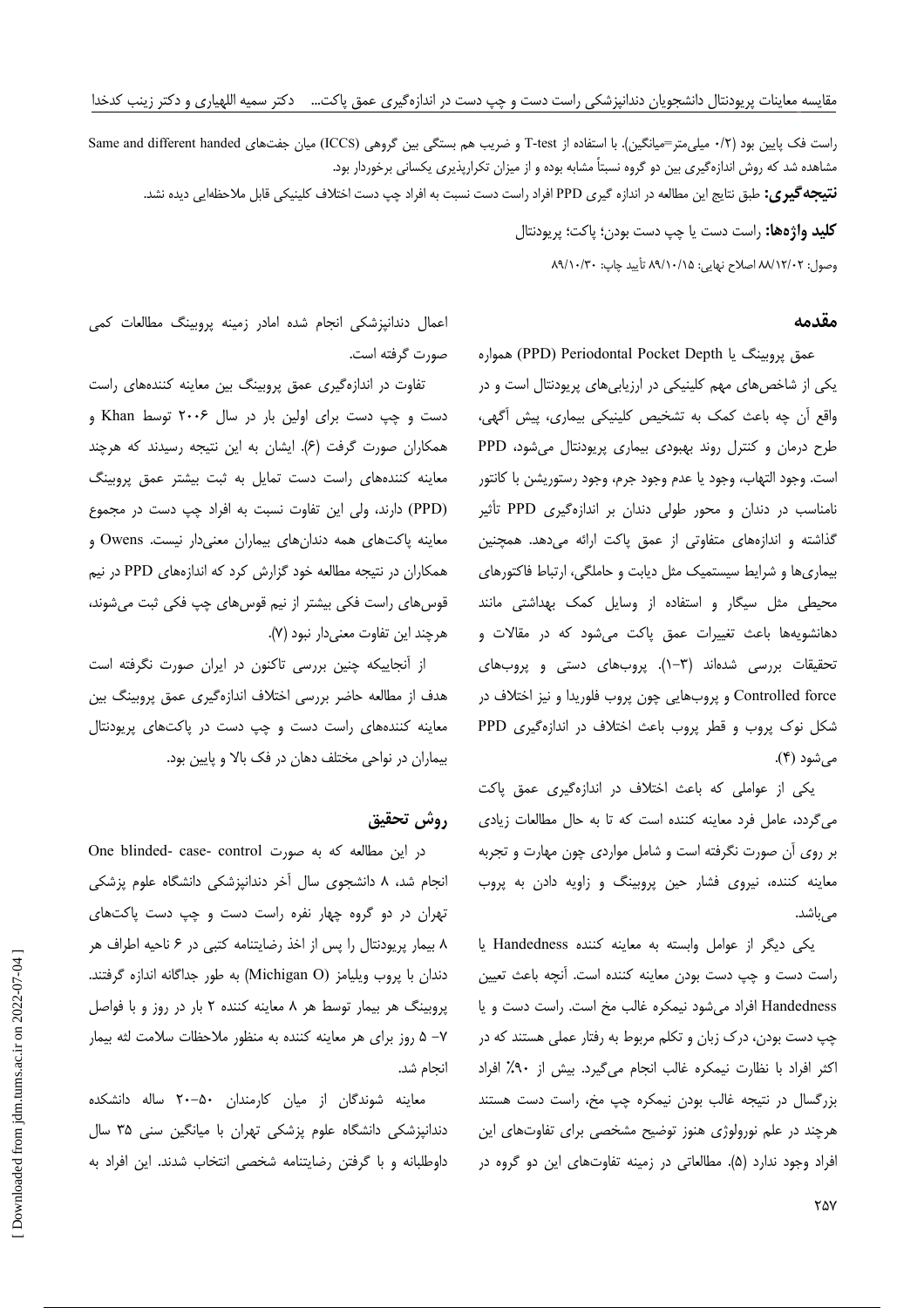لحاظ سیستمیک سالم و دارای حداقل ٢٠ دندان و حداکثر ٢ دندان از دست رفته در هر نيم قوس فكي (به جز مولر سوم) بودند. عمق پاكت در این بیماران بین ۰/۵ تا ۶ میلی متر بود. معیارهای خروج از مطالعه برای شرکت کنندگان شامل: محدودیت در باز شدن فکین، دریافت آنتی بیوتیک در ۶ ماه گذشته و وجود دندان Displaced بود، که ضمن تکمیل پرسشنامه و معاینات دهانی مشخص می شد.

معاينه كنندگان نيز از ميان دانشجويان ترم ١٢ دانشكده دندانیزشکی دانشگاه علوم پزشکی تهران ۲۶–۲۴ ساله با میانگین سنی ۲۵ سال انتخاب شدندکه ۴ نفر از آنان چپ دست و ۴ نفر راست دست بودند. معاینه کنندگان قبل از ورود به مطالعه درباره معاینات پریودنتال و اندازهگیری عمق پاکت با پروب ویلیامز آموزش داده شده و سپس كاليبره شدند.

كاليبره سازي (Calibration): ابتدا در يک مطالعه آزمايشي اندازهگیری PPD تمام شرکت کنندگان در ۶ ناحیه مزیوباکال، مزيولينگوال، ميدلينگوال، ديستولينگوال، ديستوباكال و ميدباكال دندان کنترل و کالیبره شدند. سپس آموزش دهنده حین انجام پروبینگ با نظارت بر نتایج معاینه کنندهها به نحوی آنان را کالیبره کرد که در ۵۰٪ نواحی تفاوت بین نتایج معاینه کننده و آموزش دهنده تنها ١ ميلي متر باشد و اگر اين ميزان تفاوت بيشتر از اين مقدار مي شد، معاينه كننده بايد دوباره تحت أموزش جهت Probing صحيح قرار میگرفت، که چنین اتفاقی در طول این مطالعه رخ نداد. لازم به ذکر است که راست دست بودن کالیبره کننده در بررسی ۵۰٪ نمی تواند نتایج را مخدوش سازد و به هر حال مجبور به پذیرش تنها یک کالیبره كننده در اين مطالعه بودهايم.

تكرارپذيرى (Reproducibility): براى آزمون تكرار پذيرى اندازهگیری PPD در حین انجام پروبینگ در طول مطالعه از هر معاینه کننده درخواست می شد تا مجدداً به صورت تصادفی دو دندان یک نیم قوس فکی از یک بیمار را پروب کند. در این جا نیز باید بین اندازهگیری های PPD حاصل از دو معاینه کننده در ۵۰٪ نواحی توافق وجود می داشت و تنها وجود ۱ میلی متر تفاوت در ۲۰٪ نواحی مجاز بود و در غیر این صورت معاینه کننده باید مجدداً تحت آموزش قرار می گرفت که چنین اتفاقی در طول مطالعه رخ نداد. اطلاعات تحت برنامه SPSS جمع آوری شده و در تجزیه و تحلیل آنها از T-test و هم

جنين ICCs) Intraclass Correlation Coefficient) استفاده شد.

# بافتهها

تعداد ۶۰۱۲ پاکت پریودنتال در ۶ ناحیه از ۱۶۷ دندان در ۸ بیمار شرکت کننده توسط ۸ معاینه کننده پروب شدند. همه دندانهای موجود در دهان بیماران به جز دندان عقل و دندان Displaced مورد پروبینگ قرار گرفتند. بیشترین میزان نواحی معاینه در هر بیمار ١۶٨ ناحيه در ٢٨ دندان و كمترين ميزان در هر بيمار ١٣٢ ناحيه در ٢٢ دندان بود. به این ترتیب حداقل ۱۳۲ ناحیه و حداکثر ۱۶۸ ناحیه در هر بیمار مورد اندازهگیری PPD قرار گرفت.

به علت عدم همکاری بعضی از شرکت کنندگان در طول مطالعه تعداد PPD ۳۳۹۶ حذف شد و در نهایت PPD ۶۰۱۲ به دست آمد که PPD ۳۰۰۶ حاصل از معاینات افراد راست دست و PPD ۳۰۰۶ نیز حاصل معاینه کنندههای چپ دست بود. کمترین میزان PPD به دست آمده ۰/۵ میلی متر و بیشترین میزان ۶ میلی متر بوده است.

میانگین PPD در مجموع PPDهای به دست آمده از دو گروه ۲ میلی متر بود. با استفاده از T-test نتیجه به دست آمده نشان داد که میانگین اندازهگیریهای PPD درافراد چپ دست ۱/۸۷ میلی متر و در افراد راست دست ۱/۹۵ میلی متر بود. این اختلاف اگرچه از نظر مقایسه آماری معنی دار است (P<٠/٠۵) اما به سبب ناچیز بودن در مقیاس میلی متر در کلینیک قابل اعتنا نمی باشد (جدول ۱).

در بررسی دندانهای قدامی و خلفی، میانگین PPD در دندانهای خلفی سمت راست در اندازهگیری معاینه کنندگان راست دست به طور معنی داری بیشتر بوده است (۰/۲ میلی متر=P<۰/۰۵ Mean diff). در سه ناحیه دیگر یعنی دندانهای قدامی سمت راست و چپ و دندانهای خلفی سمت چپ هرچند میانگین PPD در افراد راست دست بیشتر از افراد چپ دست بوده اما این تفاوت معنیcار نبود (P>٠/٠۵) (جدول۲).

در مقایسه سطوح باکال و لینگوال دندانها در سمت راست و چپ فکین، در سطوح لینگوال سمت راست فکین میانگین PPD افراد راست دست بیشتر از افراد چپ دست بود (١٢/٠ ميلي متر=Mean diff)، ٥-/٠٧) (جدول ٢).

بنابراین به طور کلی در مقایسات صورت گرفته میان دندانهای خلفی و قدامی و سطوح باکال و لینگوال سمت راست و چپ فکین در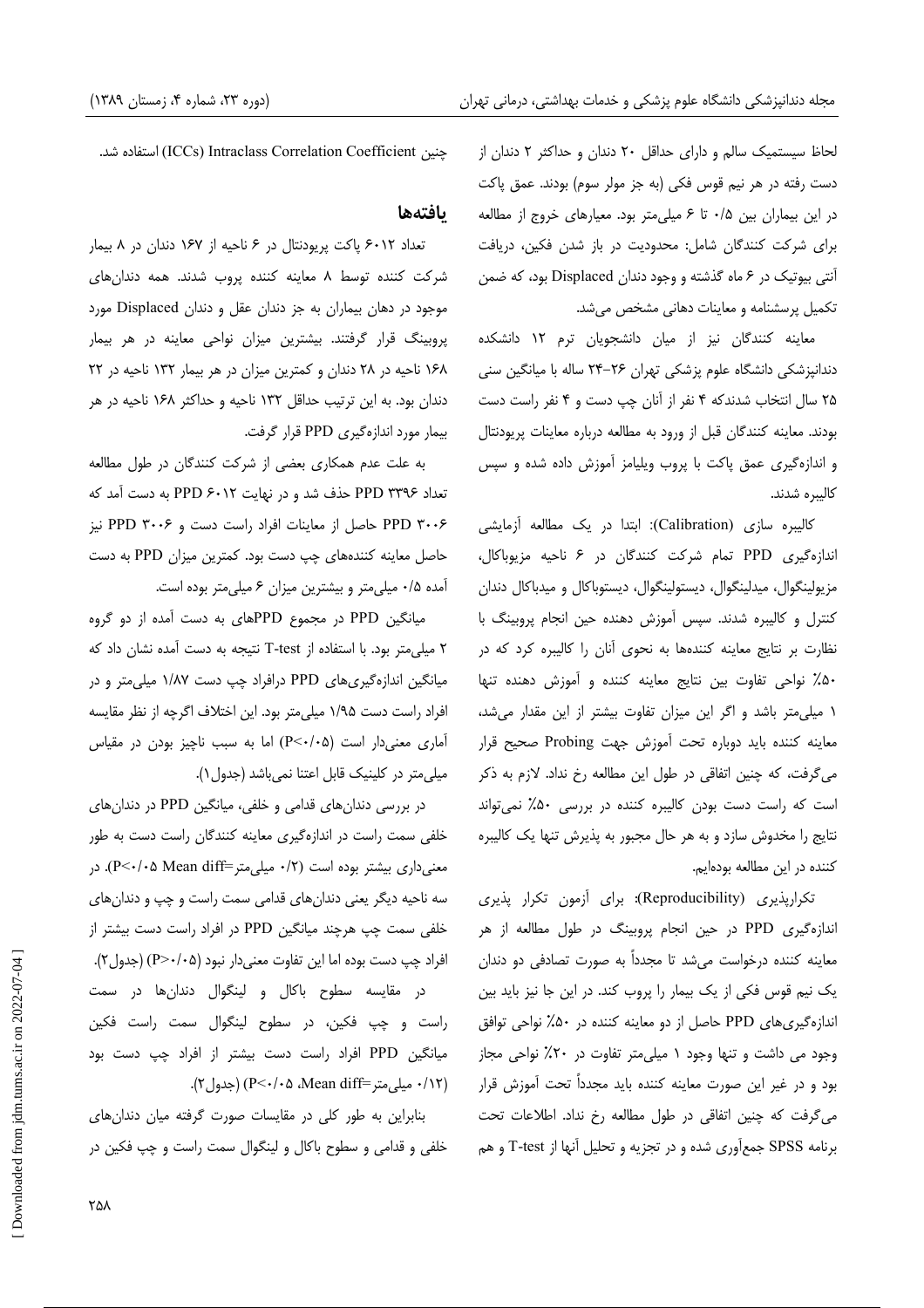|              | جدول ۱- میانگین PPD کل دهان در اندازهگیری افراد راست دست و چپ دست |       |                   |
|--------------|-------------------------------------------------------------------|-------|-------------------|
| انحراف معيار | ِ میانگین (میل <i>ی</i> متر)                                      | تعداد | گروه معاينه كننده |
| ۸۸۳۵-۰       | ۱/λ۷۷۶.                                                           | ۳۰۰۶  | چپ دست            |
| • AVY9Y      | ۱/۹۵۴۸                                                            | ۳۰۰۶  | راست دست          |

جدول ۲- مقایسه میانگین PPD در سطوح مختلف دندان ها میان معاینه کنندگان چپ و راست دست

| ميانگين تفاوت             | P-value              | ميانگين±انحراف معيار (ميلي متر)                           | تعداد                               | گروه معاينه كننده | قسمتهای مختلف دهان            |
|---------------------------|----------------------|-----------------------------------------------------------|-------------------------------------|-------------------|-------------------------------|
| $\cdot/\cdot$ YY          | $\cdot/\cdot\cdot$   | $1/90 \pm 1/11$                                           | $\mathbf{y} \cdot \cdot \mathbf{y}$ | راست              |                               |
|                           |                      | $\gamma/\lambda\lambda\pm\cdot/\gamma$                    | ۳۰۰۶                                | چپ                | کل دهان                       |
| $.  .$ ۴۶                 | $\cdot$ /۲۸)         | 1/95.1/19                                                 | <b>YVV</b>                          | راست              |                               |
|                           |                      | $\lambda/\lambda$ ۹ $\pm$ ۰/ $\lambda$ ۰                  | <b>YVV</b>                          | چپ                | سطوح باكال سمت چپ فكين        |
| $\cdot/\cdot \wedge \vee$ |                      | $\gamma/\cdots\pm\cdot/\gamma$                            | <b>VYS</b>                          | , است             |                               |
|                           | $\cdot/\cdot$ ar     | $1/9$ $\pm$ $\cdot$ / $\Lambda$ $\cdot$                   | ۷۲۶                                 | چپ                | سطوح باكال سمت راست فكين      |
| ۱۰۵۶.                     | $\cdot/\lambda$      | 1/9.1                                                     | <b>YVV</b>                          | راست              |                               |
|                           |                      | $1/\lambda\Delta\pm\cdot/\gamma\gamma$                    | <b>YVV</b>                          | چپ                | سطوح لينگوال سمت چپ فكين      |
| $\cdot/\gamma\tau$ ۳      | $\cdot/\cdot\cdot$ ۴ | $1/9$ $+1/8$                                              | <b>YYS</b>                          | راست              |                               |
|                           |                      | $1/\lambda$ ۶ $\pm$ $\cdot$ / $\gamma$ ۶                  | ۷۲۶                                 | چپ                | سطوح لينگوال سمت راست فكين    |
| $\cdot/\cdot$ 19          | $\cdot$ /۵۸۱         | $\frac{1}{V \cdot \pm \cdot V}$                           | ۷۵۶                                 | راست              |                               |
|                           |                      | $1/5$ $\pm$ $\cdot$ / $5$ ۴                               | ۷۵۶                                 | چپ                | دندانها <i>ی</i> قدامی سمت چپ |
| $\cdot/\cdot\cdot\Delta$  | ۱٬۸۹۵                | $\frac{1}{V}$ $\pm$ $\cdot$ / $\gamma$                    | $YY -$                              | , است             |                               |
|                           |                      | $1/Y \cdot \pm \cdot 75Y$                                 | $YY -$                              | چپ                | دندانهای قدامی سمت راست       |
| $\cdot/\cdot \wedge$      | $\cdot/\cdot$ YY     | $Y/Y^{\pm}$ ./98                                          | ۷۹λ                                 | راست              |                               |
|                           |                      | $\frac{1}{2} \cdot \Delta \pm \frac{1}{2} \cdot \Delta V$ | ۷۹۸                                 | چپ                | دندانهای خلفی سمت چپ          |
| $\cdot$ /۲۰۴              | $\cdot/\cdot\cdot$   | $Y/YY\pm I.98$                                            | v٣٢                                 | راست              |                               |
|                           |                      | $Y/\cdot 5\pm \cdot/\Lambda$ ۴                            | $Y^*Y$                              | چپ                | دندان های خلفی سمت راست       |

میانگین PPD به دست آمده میان افراد راست دست و چپ دست، کمترین تفاوت در دندانهای قدامی سمت راست فکین و بیشترین تفاوت در دندانهای خلفی سمت راست فکین مشاهده شد (جدول۲).

همچنین برای افزایش اطمینان از میزان تفاوت به دست آمده میان دو گروه معاینه کنندگان راست دست و چپ دست در اندازهگیریهای PPD از ضریب هم بستگی بین گروهی یا ICCs استفاده شد.

ضریب همبستگی بین گروهی ICCs میان جفتهای معاینه کننده Same handed (راست- راست و چپ- چپ) و جفتهای معاینه کننده Different handed (راست- چپ) در دندانهای قدامی و خلفی سمت راست و سمت چپ فکین و سطوح باکال و لینگوال سمت راست

و چپ فکین محاسبه شد و نتایج زیر به دست آمد: ضریب هم بستگی بین گروهی (ICCs) در بیشتر نواحی فکین بين دو گروه Same handed و Different handed نسبتاً مشابه بوده است (۶۵/۰ در برابر ۰/۵۱). کمترین تشابه میان ICCs جفتهای Same handed و ICCs جفتهاى Different handed در سطوح

باکال سمت راست فکین بود (١٠۶ در برابر ٠/٠۴) ( جدول٣).

در نیم قوس سمت راست فک بالا تفاوت معنیداری بین میانگین PPD به دست آمده از پاکتهای نواحی ششگانه دندان در دو گروه معاينه كننده مشاهده نشد (P>٠/٠۵) (جدول ۴).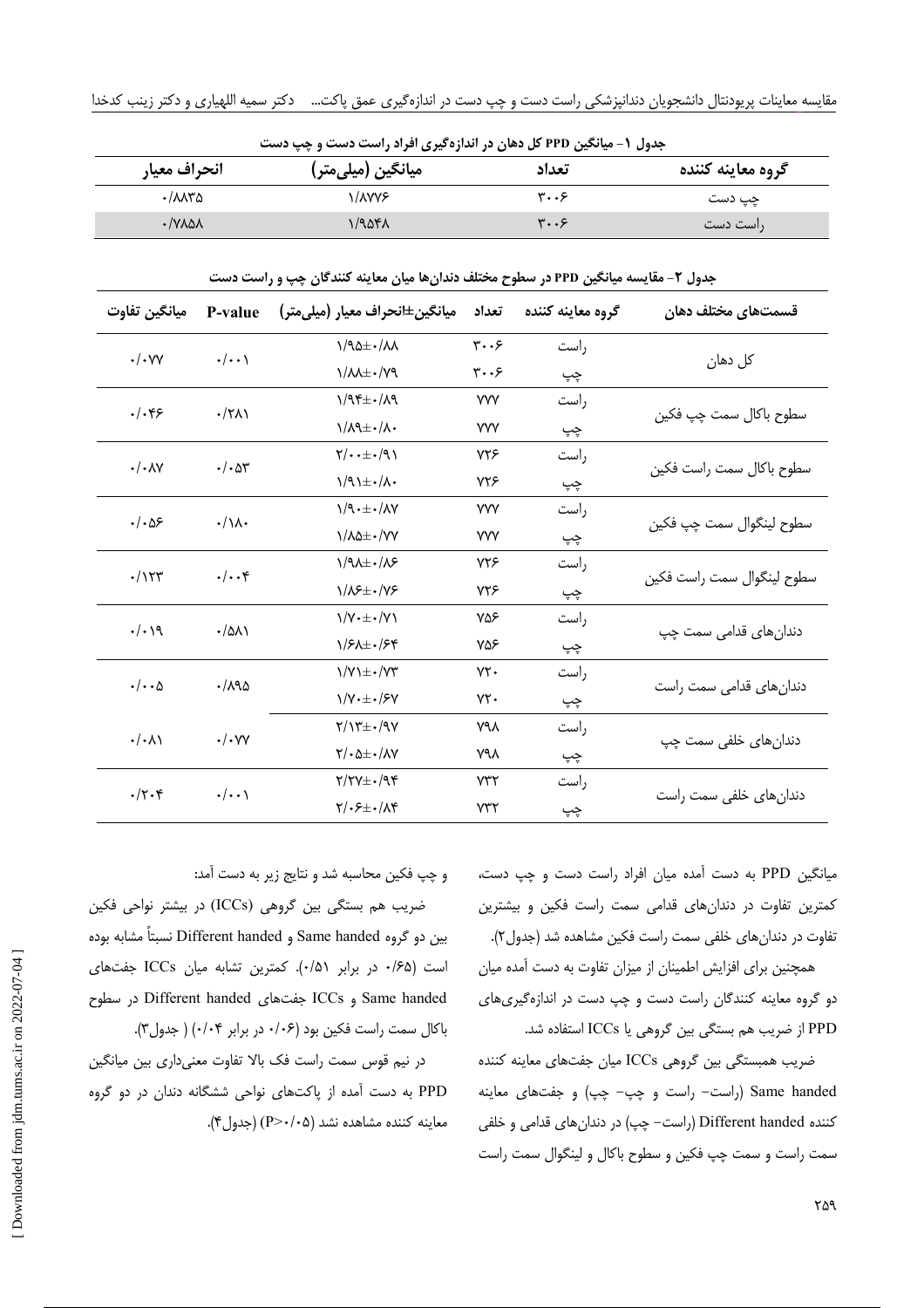| جدول ۳- محاسبه ضریب هم بستگی بین گروهی بین جفتهای Same and different handed |                                                                                       |                                |  |  |  |
|-----------------------------------------------------------------------------|---------------------------------------------------------------------------------------|--------------------------------|--|--|--|
| Same-handed<br>معاينه كنندهها (N=1۲)                                        | Different-handed<br>معاينه كنندهها (1 <n=)< th=""><th>قسمت های مختلف دهان</th></n=)<> | قسمت های مختلف دهان            |  |  |  |
| ۱۶۵۶.                                                                       | $\cdot$ /۵۱۱                                                                          | کل دهان                        |  |  |  |
| .7548                                                                       | $\cdot$ /550                                                                          | سطوح باكال سمت چپ فكين         |  |  |  |
| .751                                                                        | $.$ /۴۴۴                                                                              | سطوح باكال سمت راست فكين       |  |  |  |
| $\cdot$ / $\frac{1}{2}V\Lambda$                                             | $\cdot$ /54)                                                                          | سطوح لينگوال سمت چپ فكين       |  |  |  |
| ۰/۵۶۸                                                                       | ۱۴۶۵.                                                                                 | سطوح لينگوال سمت راست فكين     |  |  |  |
| $\cdot/\Delta \cdot \Lambda$                                                | $.$ /۴۲۶                                                                              | دندان ها <i>ی</i> قدامی سمت چپ |  |  |  |
| $\cdot$ / $\Delta$ ۳۳                                                       | $\cdot$ /۳۹ $\cdot$                                                                   | دندانهای قدامی سمت راست        |  |  |  |
| .1990                                                                       | .7890                                                                                 | دندان های خلفی سمت چپ          |  |  |  |
| $\cdot$ /591                                                                | $\cdot$ /۴۴۴                                                                          | دندانهای خلفی سمت راست         |  |  |  |

| جدول ٤- میانگین PPD نیم قوس راست بالا در نواحی پروبینگ اطراف دندان |                                 |                                                      |               |                   |                   |  |
|--------------------------------------------------------------------|---------------------------------|------------------------------------------------------|---------------|-------------------|-------------------|--|
|                                                                    | P-value                         | ميانگين (ميلي متر)                                   | تعداد         | گروه معاينه كننده | نواحي اطراف دندان |  |
|                                                                    | $\cdot$ /٣٢٨                    | $Y/YY\pm Y$                                          | $\mathcal{N}$ | راست              |                   |  |
|                                                                    |                                 | $Y/\sqrt{2}$ +/ $\sqrt{2}$                           | ۱۲۱           | چپ                | ديستوباكال        |  |
|                                                                    | $\qquad \qquad \blacksquare$    | $Y/Y$ ) $\pm$ . / $\Lambda$ $\Delta$                 | YYY           | کل                |                   |  |
|                                                                    | $\sqrt{\cdots}$                 | $\frac{1}{\sqrt{1-\frac{1}{2}}}$                     | $\mathcal{N}$ | راست              |                   |  |
|                                                                    |                                 | $1/F\lambda \pm 1/FQ$                                | $\mathcal{N}$ | چپ                | ميدباكال          |  |
|                                                                    |                                 | $\frac{1}{\sqrt{\epsilon}}\frac{1}{\sqrt{\epsilon}}$ | YYY           | کل                |                   |  |
|                                                                    | $\cdot/\lambda\backslash\Delta$ | $\gamma/\gamma\pm\cdot/\gamma\gamma$                 | $\mathcal{N}$ | راست              |                   |  |
|                                                                    |                                 | $Y/\lambda + \cdot/Y\lambda$                         | $\mathcal{N}$ | چپ                | مزيوباكال         |  |
|                                                                    |                                 | $\gamma/\gamma\pm\cdot/\lambda\gamma$                | YYY           | کل                |                   |  |
|                                                                    | .7055                           | $Y/\cdot \lambda \pm \cdot /Y \lambda$               | ۱۲۱           | راست              |                   |  |
|                                                                    |                                 | $\gamma/\cdot\gamma\pm\cdot/\gamma\gamma$            | $\mathcal{N}$ | چپ                | مزيولينگوال       |  |
|                                                                    |                                 | $Y/\cdot \Delta \pm \cdot /Y$ ۶                      | ٢۴٢           | کل                |                   |  |
|                                                                    | $\cdot$ /٣٢٩                    | $1/55 \pm 1/59$                                      | $\mathcal{N}$ | راست              |                   |  |
|                                                                    |                                 | $1/\Delta V \pm \frac{1}{2}\xi V$                    | $\mathcal{N}$ | چپ                | ميدلينگوال        |  |
|                                                                    |                                 | $1/57 \pm 1/55$                                      | $\tau$ ۴۲     | کل                |                   |  |
|                                                                    | $\cdot$ /٢٢.                    | $Y/Y$ ۶ $\pm$ $\cdot$ / $\lambda$ ۶                  | 151           | راست              |                   |  |
|                                                                    |                                 | $Y/Y\pm -/\lambda$ ۶                                 | $\mathcal{N}$ | چپ                | ديستولينگوال      |  |
|                                                                    |                                 | $Y/YQ\pm I/X$                                        | ٢۴٢           | کل                |                   |  |
|                                                                    | $\cdot/\iota$                   | $1/9\lambda \pm 1/\lambda V$                         | ۷۲۶           | راست              |                   |  |
|                                                                    |                                 | $\gamma$ /+ $\pm$                                    | ٧٢۶           | چپ                | جمع کل            |  |
|                                                                    |                                 | $1/95\pm.77$                                         | 1407          | کل                |                   |  |
|                                                                    |                                 |                                                      |               |                   |                   |  |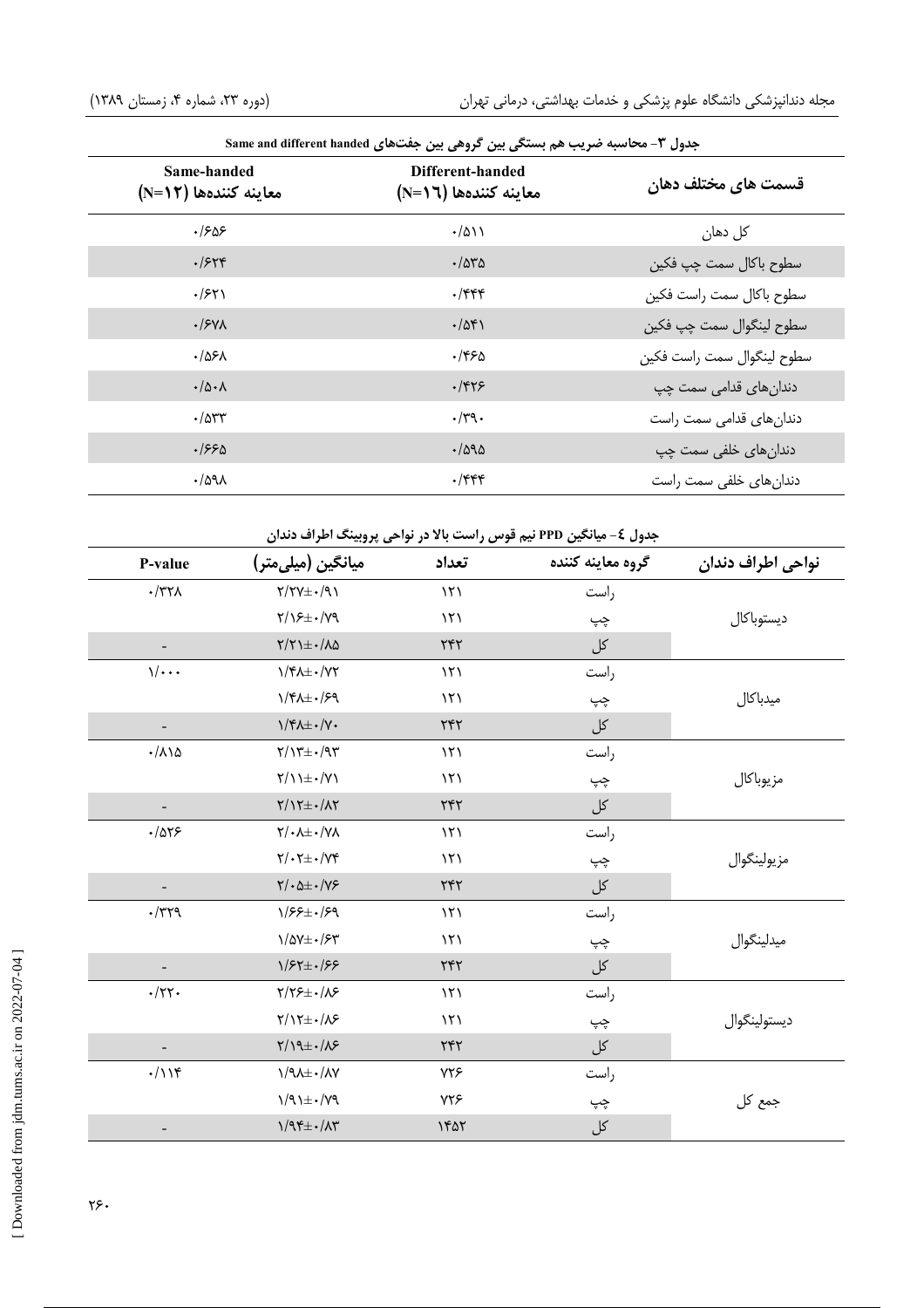معاینه کنندگان راست دست (۰/۹+±۲/۰۰ میلی متر) بیشتر از میانگین

PPD به دست آمده از گروه معاینه کننده چپ دست

(١/۶٨±١/۶٨ ميلي متر) بوده است و اين تفاوت از نظر آماري معنى دار

(P<٠/٠۵) و از تظر كلينيكي غير قابل اعتنا بود. بيشترين اختلاف

اندازهگیری بین دو گروه در این نیم قوس در نواحی مزیولینگوال و

در نیم قوس سمت چپ فک پایین نیز در میانگین PPD میان

افراد چپ دست و راست دست تفاوت معنی داری مشاهده نشد

(P>٠/٠۵) و تنها اختلاف معنی دار آماری که از نظر کلینیکی بی اهمیت

مزيوباكال دندانهاي مورد مطالعه ديده شد (جدول ۶).

بود در PPD مزیوباکال این نیم مشاهده گردید (جدول۷).

در نیم قوس سمت چپ فک بالامیانگین PPD در اندازهگیری ۷۵۰ ناحیه پروب شده توسط معاینه کنندگان راست دست ۸۲±۱/۹۱ میلی متر بود که در همین تعداد نواحی پروب شده توسط معاینه کنندگان چپ دست میانگین PPD به دست آمده ۰/۸۳±/۰/۷۰ میلی متر می باشد. گرچه از نظر آماری در مقایسه دو گروه تفاوت معنی داری (P<۰/۰۵) مشاهده شد، این تفاوت در مقیاس صدم میلی متر از نظر کلینیکی قابل توجه نیست. بیشترین اختلاف اندازهگیری بین دو گروه دراین نیم قوس در نواحی دیستولینگوال و میدلینگوال دندان های مورد مطالعه دیده شد (جدول۵).

در نیم قوس سمت راست فک پایین میانگین PPD حاصل از گروه

جدول ٥- ميانگين PPD نيم قوس چپ بالا در نواحي پروبينگ اطراف دندان P-value میانگین (میل<sub>ک</sub>متر) تعداد گروه معاينه كننده نواحى اطراف دندان  $.1797$  $Y/Y\pm \cdot / \Lambda$  $\Delta$ راست  $Y/\cdot Y \pm \cdot /5A$  $150$ ديستوباكال چپ  $Y/YE-VV$  $\equiv$  $\Upsilon\Delta$ . کل,  $.181$  $1/\text{rad} \cdot \text{rad}$  $150$ راست  $1/\mathfrak{r}\cdot\pm\cdot/\Delta V$ ميدباكال  $150$ چپ  $1/f \cdot \pm 1/\Delta V$ کل  $\equiv$  $\Upsilon\Delta$ .  $\cdot$ /٣٨١  $Y/\cdot Y \pm \cdot / \Lambda$  $150$ , است  $\gamma/\iota + \iota/\iota$  $150$ مزيوباكال چپ  $Y/\cdot Y \pm \cdot /YY$ کل,  $\mathsf{Y}\wedge\cdot$  $\cdot/\Delta \cdot$  $Y/\cdot \lambda \pm \cdot /Y5$  $150$ راست  $Y/\cdot Y \pm \cdot 150$  $150$ مز يولينگوال چپ  $Y/\cdot \Delta \pm \cdot /Y$ .  $\mathsf{Y}\Delta\cdot$ کل  $\cdot/\cdot$ ۳.  $1/5. \pm 1/5$ ۱۲۵ راست ميدلينگوال  $1/\mathfrak{r}$   $\pm$   $\cdot$  /09 ۱٢۵ چپ  $1/\Delta Y \pm 1/\epsilon$  $\gamma \Delta$ . کل  $\cdot/\cdot\vee$  $\gamma/\gamma + \cdot$ /9  $150$ راست  $1/95\pm$ ./YF ديستولينگوال  $\lambda$ چپ  $\overline{a}$  $\gamma/\cdot 9\pm\cdot/\Lambda$ ۳ کل  $\Upsilon\Delta$ .  $\cdot/\cdot$ ۴۱  $1/91\pm.71$  $V\Delta$ راست  $\frac{1}{\sqrt{2}}$  $V \wedge$ جمع کل چپ  $1/\lambda V \pm 1/V$ ۶  $10.4$ کل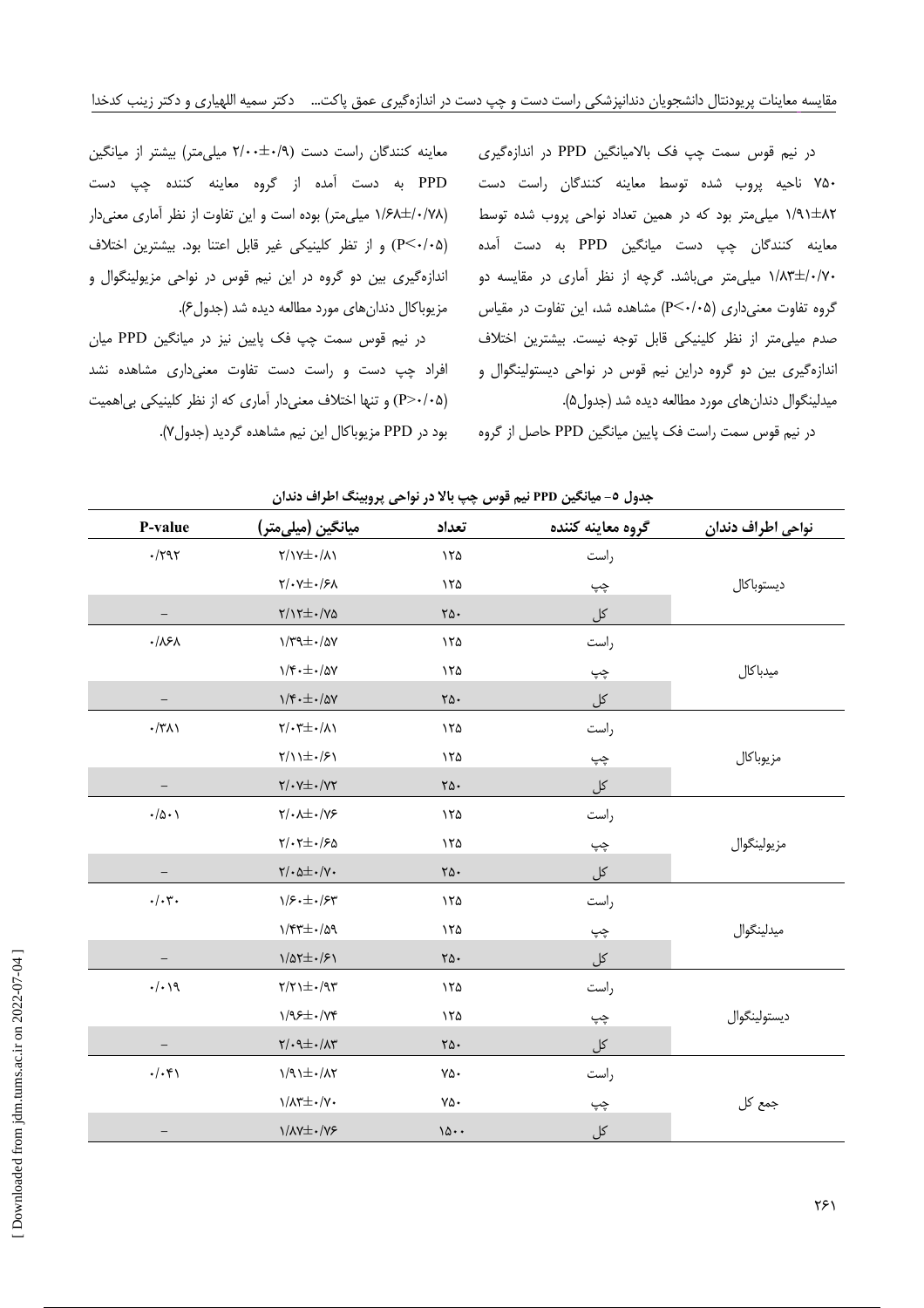| جدول ٦- میانگین PPD نیم قوس راست پایین در نواحی پروبینگ اطراف دندان |                                                       |                |                   |                   |  |
|---------------------------------------------------------------------|-------------------------------------------------------|----------------|-------------------|-------------------|--|
| P-value                                                             | ميانگين (ميلي متر)                                    | تعداد          | گروه معاينه كننده | نواحي اطراف دندان |  |
| $\cdot/\Delta\tau$                                                  | $Y/YY \pm -1/\lambda S$                               | $\mathcal{N}$  | راست              |                   |  |
|                                                                     | $Y/\sqrt{2}+\sqrt{2}$                                 | $\mathcal{N}$  | چپ                | ديستوباكال        |  |
|                                                                     | $Y/YY\pm \cdot/\lambda\lambda$                        | ٢۴٢            | کل                |                   |  |
| $\cdot$ /٣۵١                                                        | $\gamma/\sqrt{2}$                                     | $\binom{1}{1}$ | راست              |                   |  |
|                                                                     | $1/\Delta t \pm 1/\epsilon \lambda$                   | $\mathcal{N}$  | چپ                | ميدباكال          |  |
|                                                                     | $1/f\lambda\pm\frac{1}{2}g$                           | ٢۴٢            | <u>کل</u>         |                   |  |
| $\cdot/\cdot\cdot$ ٢                                                | $Y/Y$ ۶ $\pm$ ۰/۸۱                                    | $\mathcal{N}$  | راست              |                   |  |
|                                                                     | $\mathbf{Y}/\cdot\Delta\pm\cdot/\mathbf{Y}\mathbf{Y}$ | $\binom{1}{1}$ | چپ                | مزيوباكال         |  |
|                                                                     | $\gamma/\gamma$ + $\pm$ $\cdot/\gamma\lambda$         | ٢۴٢            | کل                |                   |  |
| $\cdot/\cdot \setminus \Delta$                                      | $Y/YY\pm \cdot$ /98                                   | $\mathcal{N}$  | راست              |                   |  |
|                                                                     | $\gamma$ /9 $\gamma \pm$ ./79                         | $\mathcal{N}$  | چپ                | مزيولينگوال       |  |
|                                                                     | $\gamma/\gamma + \gamma/\gamma$                       | ٢۴٢            | کل                |                   |  |
| $\cdot$ /۵۲۸                                                        | $1/\Delta$ $1\pm$ $\cdot$ / $5\Delta$                 | $\binom{1}{1}$ | راست              |                   |  |
|                                                                     | $1/85 \pm 1/80$                                       | $\mathcal{N}$  | چپ                | ميدلينگوال        |  |
|                                                                     | $1/\sqrt{2} \pm \frac{1}{2}$                          | $\tau$ ۴۲      | کل                |                   |  |
| $\cdot$ /٢٢۵                                                        | $Y/\sqrt{2}+\sqrt{2}Y$                                | $\mathcal{N}$  | راست              |                   |  |
|                                                                     | $\gamma/\cdot \tau \pm \cdot/\gamma \gamma$           | ۱۲۱            | چپ                | ديستولينگوال      |  |
|                                                                     | $\gamma/\cdot 9 \pm \cdot 7$                          | ٢۴٢            | کل                |                   |  |
| $\cdot/\cdot\cdot$                                                  | $\gamma/\cdot + \pm \cdot/\gamma$                     | ٧٢۶            | راست              |                   |  |
|                                                                     | <b>\/\&gt;±./Y\</b>                                   | ۷۲۶            | چپ                | جمع کل            |  |
|                                                                     | $1/97\pm.70$                                          | 1401           | <u>کل</u>         |                   |  |

جدول ۷– میانگینPPD نیم قوس چپ پایین در نواحی پروبینگ اطراف دندان

| P-value                      | میانگین (میلیمتر)                          | تعداد                        | گروه معاينه كننده | نواحي اطراف دندان |
|------------------------------|--------------------------------------------|------------------------------|-------------------|-------------------|
| .18.8                        | $\gamma/\gamma\gamma\pm1/\cdot\gamma$      | 156                          | راست              |                   |
|                              | $Y/Y\Delta\pm\cdot/9Y$                     | 156                          | چپ                | ديستوباكال        |
| $\overline{\phantom{a}}$     | $\gamma/\gamma\gamma\pm\gamma/\cdots$      | ۲۶۸                          | کل                |                   |
| $\cdot$ /YQ)                 | $1/49 \pm 1/59$                            | 156                          | راست              |                   |
|                              | $1/\Delta$ $\pm$ ./۶۶                      | 156                          | چپ                | ميدباكال          |
|                              | $1/\Delta \cdot \pm \cdot$ /۶ $Y$          | ۲۶۸                          | کل                |                   |
| $\cdot/\cdot$ ٣٣             | $Y/Y$ \ $\pm$ $\cdot$ / $\Lambda$ $\gamma$ | 156                          | راست              |                   |
|                              | $1/99\pm.78$                               | 156                          | چپ                | مزيوباكال         |
|                              | $\gamma/\sqrt{1+\pm\cdot/\lambda}$         | ۲۶۸                          | کل                |                   |
| $-7058$                      | $1/9. \pm 1/19$                            | 156                          | راست              |                   |
|                              | $1/9V\pm$ $\cdot/\Lambda$ ۳                | 156                          | چپ                | مزيولينگوال       |
| -                            | $1/95\pm.105$                              | ۲۶۸                          | کل                |                   |
| $\cdot$ /۵۵۵                 | $1/\Delta$ $\pm$ ./ $Y$ ۴                  | 156                          | راست              |                   |
|                              | $\frac{1}{2}$                              | 156                          | چپ                | ميدلينگوال        |
| $\qquad \qquad \blacksquare$ | $1/\Delta f \pm 1/\gamma f$                | ۲۶۸                          | کل                |                   |
| $\sqrt{\cdots}$              | $Y/Y^{\pm}$ ./9 $Y$                        | 156                          | راست              |                   |
|                              | $Y/Y^{\pm}$ ./ $x$                         | 156                          | چپ                | ديستولينگوال      |
|                              | $\gamma/\gamma\pm1.4$                      | ٢۶٨                          | کل                |                   |
| $\cdot$ /09 $\gamma$         | $1/97 \pm 1/97$                            | $\lambda \cdot \mathfrak{r}$ | راست              |                   |
|                              | $1/9. \pm 1/8$                             | $\lambda \cdot \xi$          | چپ                | جمع کل            |
| -                            | $1/97\pm.79$ .                             | $\lambda$ .                  | کل                |                   |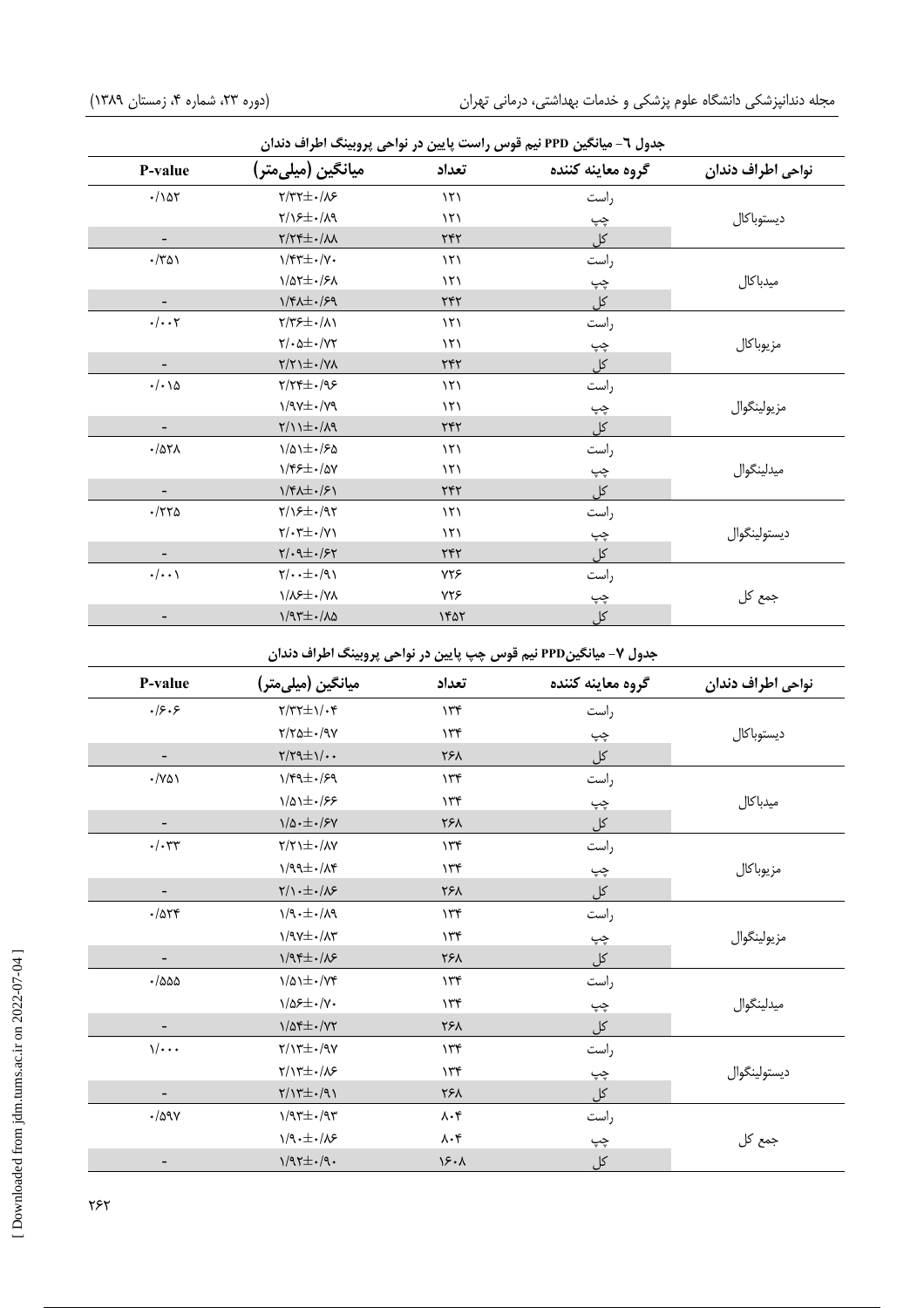# بحث و نتیجهگیری

اندازہگیری عمق پروبینگ (PPD) عموماً در مطالعات اپیدمیولوژیک، تحقیقات کلینیکی و معاینات روزمره انجام میشود تا گستره و شدت بیماری پریودنتال ارزیابی گردیده و نیازهای درمانی تخمین زده شود.

عوامل متفاوتی که وابسته به معاینه کننده هستند در اندازهگیریهای PPD مؤثرند. عواملی چون فشار حین پروبینگ، زاویه دادن به پروب و تجربه و مهارت معاینه کننده در ثبت PPD دخالت دارند. هدف این مطالعه بررسی تأثیر Handedness معاینه کننده بر اندازهگیری PPD در نواحی مختلف دهان بود.

طبق اطلاعات جدول ٢ ميانگين PPD كل دهان از نتايج افراد راست دست به طور معنى دار بيشتر از افراد چپ دست بود.

در مقایسه میانگین PPD به دست آمده از دو گروه در نیم قوس های چهار گانه بیشترین تفاوت در میانگین PPD در نیم قوس سمت راست فک پایین دیده شد که نواحی مزیوباکال و سپس مزیولینگوال دارای تفاوت معنیدار در این نیم قوس بودهاند. نیم قوس سمت چپ فک بالا در رتبه دوم دارای تفاوت معنیدار در نتایج PPD حاصل از دو گروه بود که میانگین PPD دیستولینگوال و سپس میدلینگوال دارای بیشترین تفاوت بودند. همچنین بیشترین تفاوت میانگین PPD در دندانهای خلفی سمت راست و کمترین تفاوت در دندان های قدامی سمت راست دیده شد. در دندان های خلفی نیز میانگین PPD سطوح لینگوال به طور معنیدار بیشتر از سطوح باکال بود.

اطلاعات جداول ٧-۴ نشان مىدهد كه سطوح مزيال در لينگوال و باکال دندانهای خلفی سمت راست پایین بیشترین تفاوت را در میانگین PPD میان دو گروه دارند.

ضریب هم بستگی بین گروهی (ICCs) که شاخصی جهت ارزیابی یکسان بودن اندازهگیریها است، نشان داد که روش اندازه گیری های PPD در دو گروه یکسان بوده است (جدول۳).

در مطالعه Khan و همکاران (۶) هرچند میانگین PPD کل دهان در افراد راست دست بیشتر از افراد چپ دست بود اما این تفاوت تنها در سه ناحیه از ۱۶۸ ناحیه معنی دار بوده است که عبارت است از:

مزیولینگوال مولر اول راست بالا (۰/۲+شلم)۰۰/۵+۰)،

دیستوباکال سانترال راست بالا (۰/۱+\*۰/میلی0متر=diff) و میدباکال پره مولر اول چپ بالا (١/٠٠\*/٠ميلي متر=diff).

تفاوت معنیدار گزارش شده در مزیولینگوال مولر اول راست بالا در مطالعه Khan و همکاران (۶) درهمه نواحی مزیال کل دهان در مطالعه ما نیز یافت شد اگرچه در نیم قوس راست بالا تفاوت معنیداری در مطالعه ما پيدا نشد.

در مطالعه Orbak و همکاران (۸) نیز که به بررسی ارتباط Handedness با موفقیت در برداشتن جرم پرداخته است نتایج در نواحی دندانی نشان داد که افراد چپ دست در درمان سطوح مزیال و دیستال از افراد راست دست موفق تر بودهاند اما در مطالعه دیگری (۹) که بر تأثیر Handedness بر میزان یادگیری جرمگیری توسط دانشجویان تأکید داشت، نشان داده شد که دانشجویان چپ دست غیر از سطوح مزیال و فاسیال در سایر سطوح موفقیت کمتری در جرم گیری نسبت به دانشجویان راست دست دارند. شاید بتوان از این دو مطالعه این گونه نتیجه گرفت که Handedness افراد حداقل در سطوح مزیال (مشترک بین دو مطالعه) تأثیر چندانی بر موفقیت درمانگر ندارد.

Orbak و همکاران (A) دریافتند که Handedness دندانپزشکان برنتايج Scalling & root planning تأثير دارد و افراد راست دست موفق تر از افراد چپ دست عمل میکنند. همچنین افراد راست دست وقتی در سمت راست بیمار مینشینند و افراد چپ دست وقتی در سمت چپ بیمار می:شینند در scalling&root planning موفق ترند و کمترین موفقیت مربوط به راست دستانی بود که در سمت چپ می نشستند، بنابراین طراحی یونیتهای دندانپزشکی که دندانپزشک ملزم به نشستن در سمت راست بیمار می شود نتایج مطلوبی برای دندانپزشک چپ دست ندارد و یا آنان را مجبور میسازد تا در موقعیتی نامناسب خود را وفق دهند. در مطالعه ما امکان استفاده از یونیتهای مخصوص افراد چپ دست وجود نداشت و جهت یکسان سازی اندازهگیریهای PPD، تمام معاینه کنندهها آزادی عمل در نشستن از ساعت ٨ تا ٢ را داشتند.

در مطالعه Owens و همکاران (۷) گزارش شد که اندازهگیریهای PPD در سمت راست فكين از اندازههاى PPD سمت چپ فكين بیشتر است، هرچند در مطالعه ایشان تنها یک معاینه کننده حضور داشت اما نتیجه آن نشان دهنده یک تفاوت واقعی در اندازهگیریهای